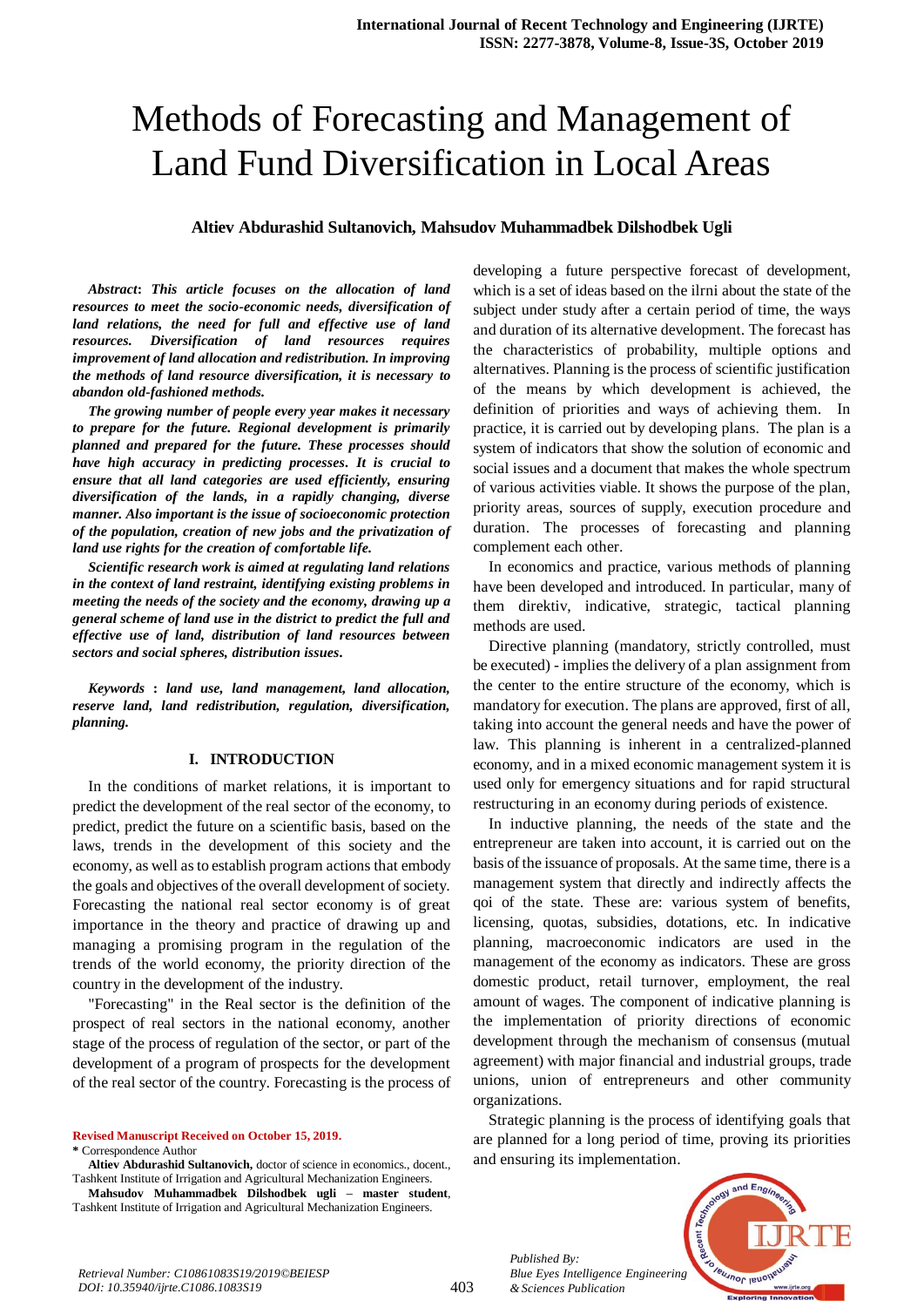Its main goal is to create a sufficient number of conditions for the successful development of the country in the future. In its development, technological, economic, competitive, social, international, market and political factors are taken into account [15].

In strategic planning, directive, inductive and tactical planning methods are used in the implementation of the objectives set.

Tactical planning is a kind of planning, designed for 1-2 years, in which the main functional areas of production programs are carried out, material and technical support, payment of wages, volume of sales of products, costs, finance, social planning. A tactical plan is a set of indicators that indicate the production, economic and social activities of the enterprise, aimed at carrying out the tasks of the strategic plan of the enterprise through the use of available resources with savings.

As the main subjects of socio-economic forecasting, demographic, economic, social sphere, ecology and indicators of scientific and technical progress are manifested. The development of the economy, historically, determines the number of inhabitants, the availability of resources and the level of technology.

The method of economic forecasting is a dialectical method in which future results can be seen on the basis of factors and views being studied, looking at the objects being sought. It is carried out on the basis of general scientific methods and approaches to research, as well as specific methods based on scientific forecasting of economic outlook.

The historical approach is to consider the interaction of each event with its historical structure. The past is due to the interconnectedness of the present and the future, the future exists as it is now. Therefore, forecasting is the law and tendency of the present to go beyond it, and on its basis is associated with the development of an already non-existent model of the future. The link between the existence of different historical formations of the same appearance indicates that the current appearance of the sought-after object is the result of its previous development. The logical invention of such an approach is aksi the historical character of Social Development [2].

Komplex approach - includes consideration of events and their attachment and resistance.

The systematic approach implies the study of the passage of processes that can be voluminous and qualitative in complex economic systems. They play a big role in economic forecasting. Each view of the event can be taken as a system. This means that they consist of a number of interrelated functions, interrelated parts that provide an advantage. Knowing this advantage and functionality, it is possible to predict the action of the subject under study.

Structural approach-research in forecasting objects plays a big role. In the structural approach, the object of research is considered in the context of the elements contained in it and their mutual action. This makes it possible to imagine the subject under study.

The structural-structural approach implies on the one hand to look at the system as a dynamically developing whole, on the other hand, it is the division of the system into structural elements in the mutual movement, because in reality every structural element has the same effect on the whole system as it does on all other elements. With this, the opportunity arises to open the legitimacy of the connection of system elements [10].

Land management is an important part of the economy. In order to develop the concept of development of a state territory, it is necessary to create modern methods of land management on the basis of the district and suburbs of the lower boundary.The use of land resources should always be monitored. The need to predetermine the use of land resources, and the need to allocate land to the economy and social sectors, to organize the effective use of land resources, and to diversify the use of land resources. In the development of methods for diversifying land use diversity, it is necessary to step through the steps of analyzing, determining and forecasting the existing land distribution between the land fund. The experience of developed countries shows that one of the main factors in the development of the economy is the rational use of natural resources.

Regions and districts of the Republic of Uzbekistan have different regions according to their location, climate, relief and soil conditions. In such a case, it is based on accurate, scientifically grounded estimation of the agricultural sectors in these provinces and districts, the main crops planting perspective crops and on this basis further development of agriculture is based on unconditional information.

Although the organizational aspects of the use of land resources are relatively stable, however, their legal dimensions have some deficiencies. In my view, these shortcomings are largely due to the fact that the contract for the use of land-use practice has a lot to do with. Under these circumstances, the introduction of new resource-saving technologies in all sectors of the economy to minimize land allocation in areas where land is needed, to identify land degradation and to improve ecological conditions for land use planning, planning and economic growth. production. One of the main goals of land resources management and management is to achieve a new level of distribution of the state land fund based on land categories and types of land, based on the creation of a resource-saving system for land users. As you know, this complex process needs a complex approach to land use, not with the use of some private or local measures, but in the use and management of land resources. But developing complex measures does not completely solve the problem. Therefore, it is necessary to create scientific-methodological foundations of modern integrated systems of land use and management, which provide targeted development of land use, planning and economic development. A positive outcome of the use and management of land resources is measured by the sustainability of the social, economic and environmental situation in the area and the improvement of these indicators [3].



*Published By: Blue Eyes Intelligence Engineering & Sciences Publication*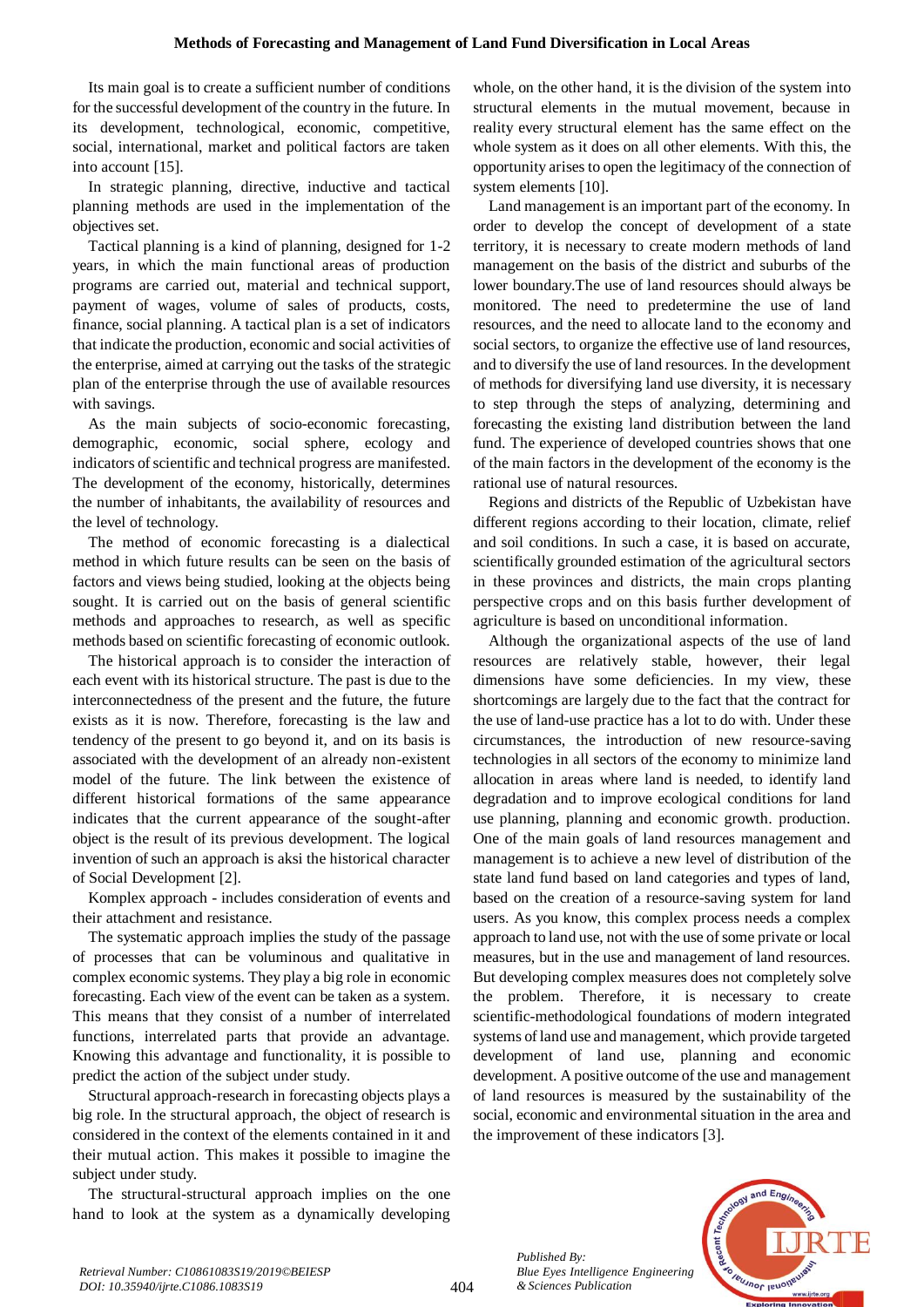Under market conditions, the use and management of land resources must be implemented in accordance with market mechanisms. Because the provision of the population's nutritional and industrial needs for raw materials is largely dependent on the outcome of management and, in particular, on the improved level of use and management of land resources. Methods of management should be governed by law. Land categories and land types are distributed in the districts, cities, towns, regions and in different proportions. In such circumstances, it is necessary to take into account the administrative and territorial characteristics of land management and land management issues [12].

In this process, the physical condition of the use of land resources should be determined. A comparative analysis of the effectiveness of the various options is conducted, and the proposed option is legally feasible, financially feasible, and then develops proposals for the decisions of the local government or the local authorities. Below are the types of space available in society. The further development of the process of forecasting the diversification of land use and the expansion of its economic content are of great socio-economic importance today, because in the conditions of the market economy, the prospects for land allocation opportunities will be further enhanced on the basis of the results of prgonosis. This, in addition to ensuring the full use of the land fund, serves to prevent their idle and inefficient use. By improving the methods of forecasting the diversification of the district land fund, production in the district, creating a new type of market infrastructure, increasing the efficiency of the use of the land fund, ensuring employment, ensuring the balance of demand and supply for land and other positive results will be achieved. Below are the types of land use efficiency in the targeted land.



Graph 1. Functional essence of land



Graph 2. Lands of different targeted meaning

The purpose of the scientific work is to improve the methods of forecasting the use of land in the district in the conditions of diversification of demand for land resources and land use.

The relevance of the topic is the regulation of land relations in conditions of limited availability of land resources, the satisfaction of the needs of society and the economy to them, the continuous redistribution of land resources between economic sectors and social spheres. Today, the distribution of Land Fund does not fully correspond to the needs of society and the economy. Because the distribution of the Land Fund is not developed precisely, in conditions of increasing population from year to year, there is no full-fledged land accounting. In particular, in the conditions of the market economy, the lack of full use of available resources, the share of reserve land in the Land Fund is increasing from year to year, the population's need for land use, land demand, private property is increasing from year to year and so on. In such cases, as a result of carrying out research on the content of distribution and redistribution of Land Fund and improvement of its validity, the development of scientific-practical proposals and recommendations is pressing [14].

Research methods – statistical, monographic, economic-mathematical, analysis and synthesis, comparative and logical concomitant and other methods are widely used in carrying out the research.

The most important of these is the legal norms related to land resources, which are important. In this regard, one of the main obstacles to the effectiveness and development of land reform is to focus on the imperfections of competent jurisdictions on land ownership.

Diversification comes from the Latin term "diversificatio", which means "change", "diverse development". Diversification is the expansion and renewal of the types of products and services of enterprises [16].

The development of these indicators is based on the classification of land and the soil characteristics based on their natural condition and their internal characteristics. The land cadastre for the development of these indicators provides the basis for calculating the quantity and quality of irrigated, saline lands. Land use planning is usually used for indirect planning, primarily for forecasting, including the master plan for new acquisition, the general scheme of use of natural fodder, land cadastre data through the district and regional schemes of land use. Their implementation will ultimately serve as a basis for identifying indicators in the national document in accordance with the general scheme of land use in the future. It can be said that land relations are divided into four types:

- 1) property right to land;
- 2) public administration of land;
- 3) land use;

*Published By:*

*& Sciences Publication* 

4) on land law enforcement.

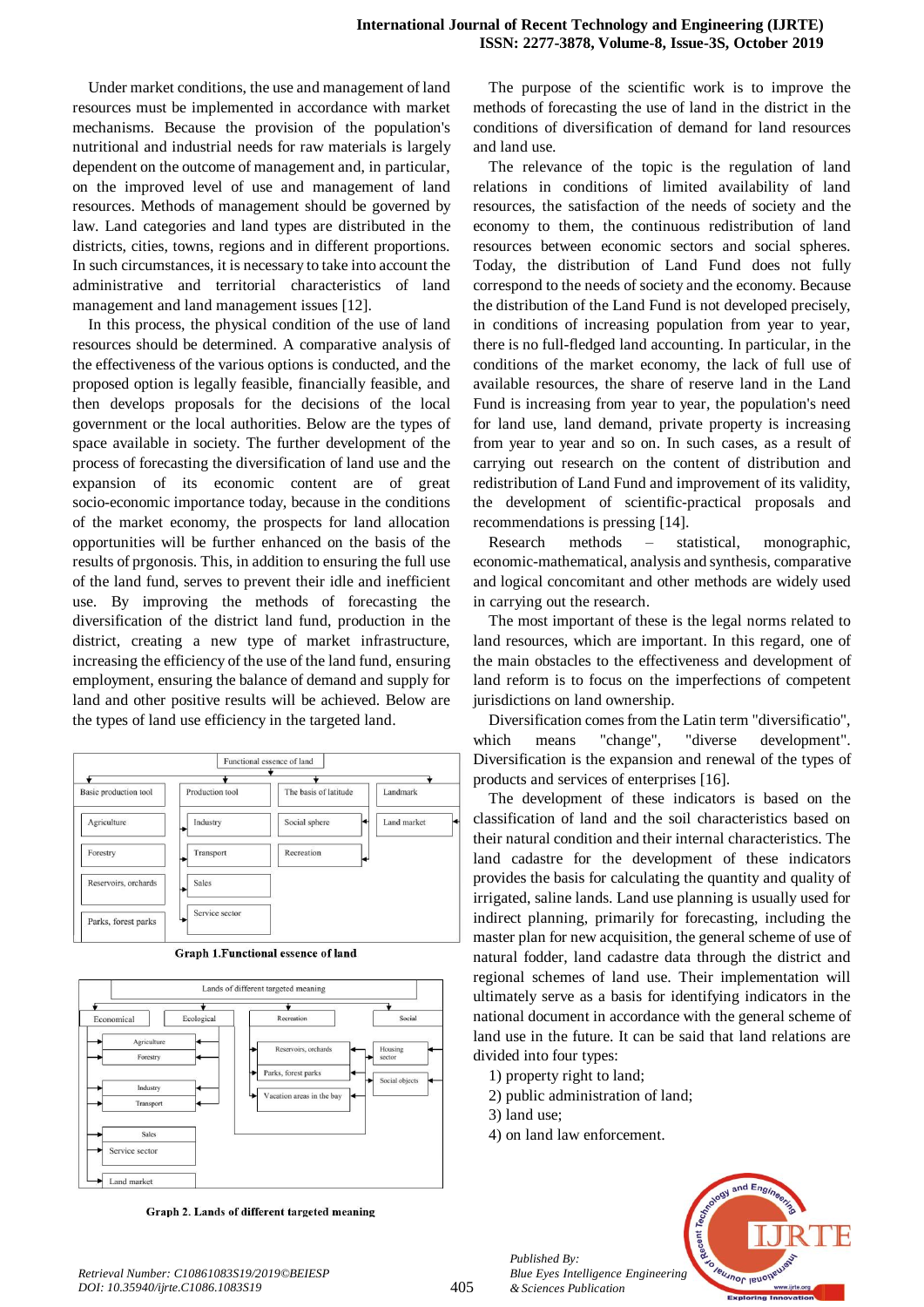Land-use relationships in the field of land use are also derived from land-related legal relations. Legal relationships arising from land use are divided into two types: direct use of the land, that is, the use of land and indirect access to land, ie the right of land users, land owners and lessees to land is not liable to land ownership. The proprietor or his agents shall give the right to use land in any legal form to others (legal or natural persons). Land use right may be primary or secondary, without the right of ownership. Legal relations in the field of public administration, as well as in the field of protection of the rights and interests of landowners and owners, users and tenants, are subdivided into material and procedural questions. Implementation of procedural legal relationships between material rights relations between the state-owned entity and the state body authorized to grant land parcels constitutes a new material and legal basis for the use of a land parcel.

As the population increases, their needs will increase. In the first place, the need for food is taken into account in promising projects. Also, the population should be busy with self-sufficiency. In order to regulate the diversification of the use of resources, it is necessary to create long-term schemes for each region and region. The scientific technical concept of the general scheme is that we understand the general aspects of the use of land resources in the future. The amount of land fund and its qualitative variation occurs when:

- when placing production forces;
- development of production capacities;
- when implementing environmental protection activities;
- when carrying out activities on land improvement.

Diversification is diversificatio of Latin word means "change", "diversity development". Diversification is achieved through high productivity and high profitability, elimination of bankruptcy and other purposes. In the past, access to specialized industries in other industries, primarily in highly profitable industries, has expanded their spheres of economic activity. Diversification in the countries of the world began to develop in mid-50's in the mid-20th century. Initially, diversification in the United States, Japan, and Western European countries will occur in industry, transport, construction, and finance. Therefore, the diversification movement is determined by socio-economic factors of these countries, as well as common factors (scientific-technical revolution, high profit struggle, competitive struggle, technical development, etc.) that belong to other states. Diversification of Land resources use:

- direct allocation of the land fund of the existing land in order to achieve high efficiency;

- changing the land fund category;

- it is necessary to allocate or allocate a huge economic and social benefit.

Diversification is carried out in production with high productivity, economic benefits, elimination of bankruptcy and other goals. Previously, firms specializing in one area (industry, agriculture, transport, finance, etc.) expanded their economic activities and access to services, primarily in high-income sectors. Diversification will lead to the creation

of a broad, but technologically unconnected complex (for example, the agro-industrial complex, the forest industry), which produces, produces various types of goods, services the economy and development sectors and is called production diversification. In addition, there is a diversification scheme for loans (in which capital funds are distributed among various items to reduce risk and increase profits). Economic entities need to build long-term plans that will ensure sustainable development, however, for this, enterprises should look for alternatives to the existing specialization of production. In this regard, there is a need for a strategic approach to the management of agricultural enterprises. Enterprises are faced with the task of finding development strategies that allow them to solve a number of economic problems of agriculture, and consequently, social problems and, above all, an increase in the level of employment, and hence the standard of living in the countryside. One of the strategic alternatives of long-term planning is diversification  $[17]$ .

In the economic literature there is a large variety of definitions of diversification. But the difficulty lies in the fact that diversification is such a concept that cannot be given an unambiguous definition. "I don't know of a more complex management problem than diversification ... although as an abstract idea, it doesn't represent anything complicated. The results of this plan can be so varied ...". These words of Joseph T. Wright are taken as an epigraph to the chapter "Diversification and internationalization", which was first translated into Russian by "New Corporate Strategy" by Igor Ansoff, the originator of strategic planning and management. To the well-known scientist I. Ansoff, to say: diversification is a term applied to the process of redistributing resources that exist in this enterprise in other areas of activity that differ significantly from the previous ones. Moreover, this process concerns, first of all, the transition to new technologies, markets and industries, to which the company had nothing to do before; in addition, the products of the enterprise itself must also be completely new. I. Ansoff focuses on new firms entering new markets with new products. F.E. Udalov and O.F. Udalov in monographs "Management and Conversion: Problems and Prospects" give the following definition: "Production diversification means its focus on multi-product output. Diversification is the expansion of the product range or, in other words, "mine for a single product". Based on a number of definitions, we denote diversification as a process of enhancing the economic efficiency of an enterprise and reducing financial risks, based on the development of new industries and expanding its market share.

The idea of diversification has a long history. The first theoretical developments on the problems of diversification appeared in the 20s of XX century. The economic prerequisites for the development of production diversification were the concentration of production and the centralization of capital within the industry.



*Retrieval Number: C10861083S19/2019©BEIESP DOI: 10.35940/ijrte.C1086.1083S19*

*Published By:*

*& Sciences Publication* 

*Blue Eyes Intelligence Engineering*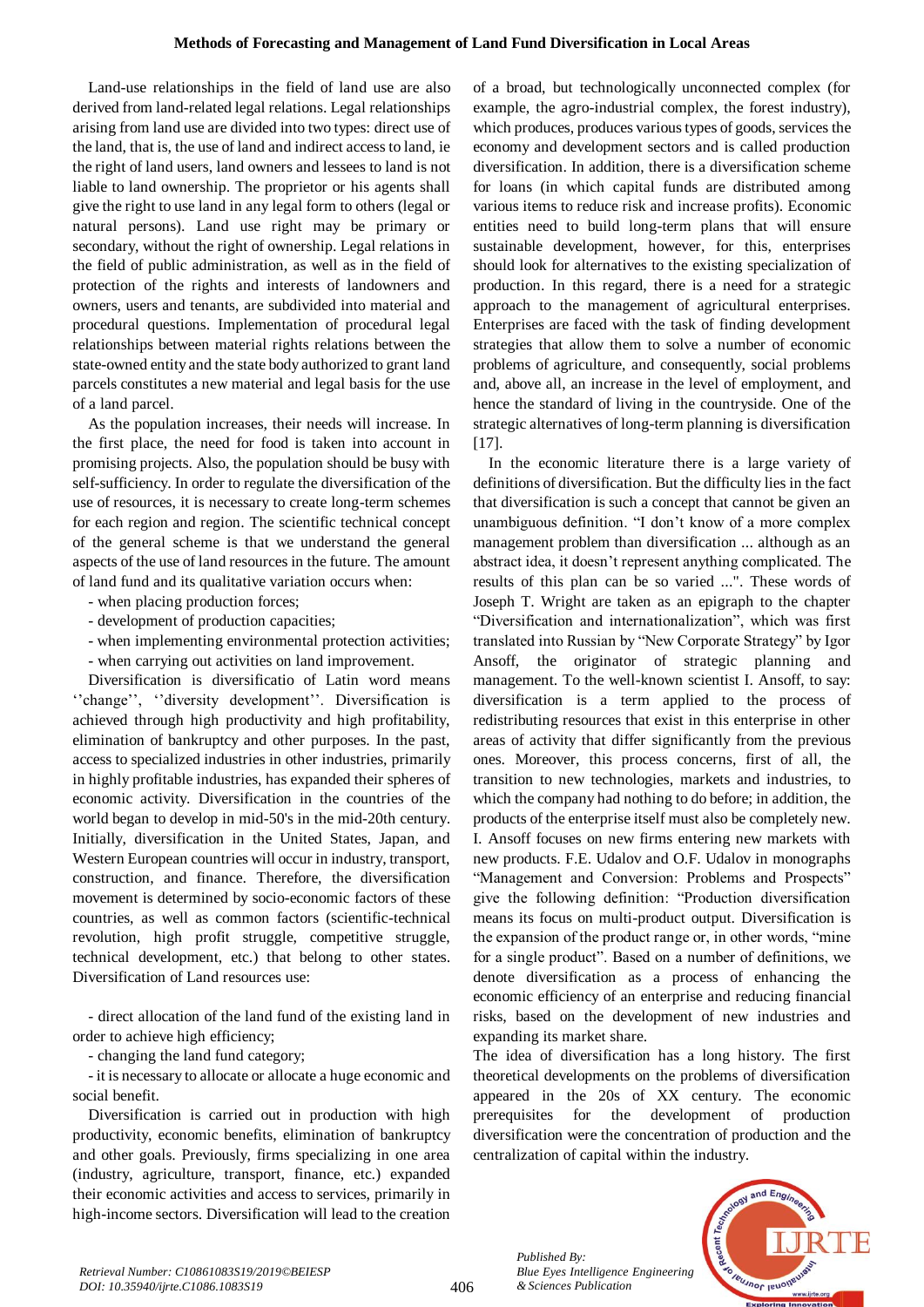This led to a clear specialization of production and the creation of "clean industries". The most tangible development of diversification was obtained in the mid-50s, when for the first time the relative exhaustion of domestic sources of growth in production efficiency and a drop in the rate of profit on capital invested in traditional production manifested itself. Diversification was a trend in connection with the concept of corporate development in the late 60s and early 70s. To avoid the risk of capital investments in certain industries, the largest concern sought to expand the range of goods produced, to find new forms of investment, to penetrate into industries that have no direct connection with the main field of their activities. At the moment, diversification has become the most common form of concentration of capital. Today, diversification is considered an element of strategic management, which arose due to satisfied consumer demand and the emergence of the need for enterprises to maintain their place on the market by creating additional advantages for them [19].

#### **II. METHODS**

Diversification has pushed aside the effect of mass production of homogeneous products, leading to the realization of growth strategies due to the "effect of diversity". The essence of the effect of diversity is that the production of many types of products in one large enterprise is more profitable than the production of the same types of products in small specialized enterprises.

However, when deciding on the diversion of agricultural enterprises, a number of features of agriculture should be taken into account:

- discrepancy of the working period with the production period (seasonality);

- the intertwining of biological and economic processes;

- dispersed territory;

- the land acts as a means of production.

Diversification due to the development of other areas of activity will reduce seasonality and the negative consequences associated with it, arising from agricultural enterprises. In most enterprises, the development of new industries, along with existing ones, will provide a more rational use of all available resources, which in turn will lead to an increase in the economic efficiency of the enterprise as a whole. This is especially true for farms located in remote areas, which, due to their specialization, do not use the available land, and because of their remoteness from other farms are not able to rent them out.

Thus, the strategic development of the agro-industrial complex, based on the diversification of the activities of agricultural enterprises, will most fully and rationally use the natural and production potential, expand the range and increase the production volumes of the agro-industrial complex. The strategy of diversifying the activities of an agricultural enterprise will aim it at the creation and stabilization of an efficient economy that satisfies the needs of the external and internal socio-economic environment [11].

In the agricultural context, diversification can be seen as the redistribution of some farm production resources, such as land, capital, agricultural equipment and agricultural land, to other farmers and, especially in richer countries, non-agricultural activities, such as restaurants and shops. There are many factors leading to decisions on diversification, but they include; reducing risk, responding to changing consumer demands or changing public policy, responding to external shocks and, more recently, as a result of climate change.

Diversification strategy refers to the development of new product markets, the release of new products, the provision of new types of services. A diversification strategy usually involves not only introducing diversity into product groups or service groups, but also extending the business of the enterprise to new ones that do not overlap with those already developed by the business sphere. The diversification strategy is designed to develop new types of products while entering new product markets [11].

As the population increases, their needs will increase. In the first place, the need for food is taken into account in promising projects. Also, the population should be busy working to ensure that they are financially self-sufficient. In order to regulate the diversification of land use, it is necessary to create long-term schemes for each region and region. Diversification of Land Resources Use:

- direct allocation of the land fund of the existing land in order to achieve high efficiency;

-сhanging the land fund category;

- it is necessary to allocate or allocate a huge economic and social benefit.

In order to diversify the use of land resources, plans for future use should be fully developed. Key areas of perspective use of land resources are based on scientific and technical materials and should include the following:

1.Responding to the Earth Fund, the procedure of land allocation for landowners and land users, their dynamics, zoning of the land fund.

2. Land category analysis and evaluation of land use.

3. Calculation of perspective areas in the national economy.

4. Transfer of spare land to agricultural business turnover.

5. Increased intensive use of land;

6. Transformation, increase of soil fertility, improvement of land ownership.

7. Protection and improvement of land resources, improvement of land reclamation, erosion, protection of territories and organization of cultural landscape.

8. Territorial problems of rational use and protection of lands.

9. Improving the effectiveness of the tasks.

For the development of the economy, all sectors need to be developed in the environment. It is necessary to consider the use of unused lands and agricultural land.

There are several ways to further use the land resources:

- expert evaluation method;

- learning dynamic rows;

*Published By:*

*& Sciences Publication* 

- direct forecasting based on extrapolation or statistical mathematical indicators;

- standard-target comparison methods and others.

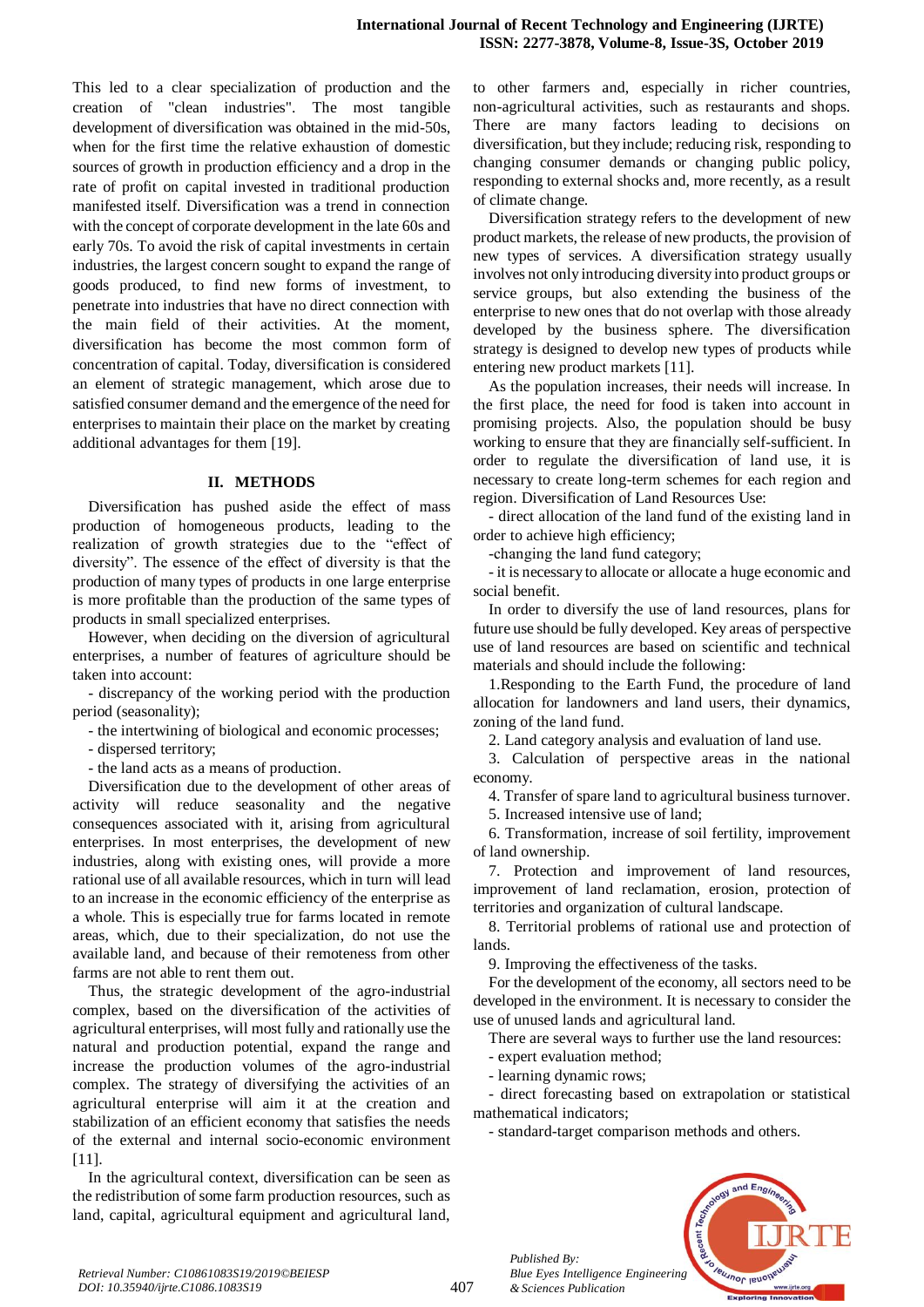## **Methods of Forecasting and Management of Land Fund Diversification in Local Areas**

In order to regulate the diversification of land use in the Altyaryk district of Ferghana region, which is a research object, it is desirable to develop and implement the following:

- a set of short-term measures;

- a set of medium-term measures.

Development and implementation of a set of measures on a district level:

-First of all, these measures will increase diversification of the use of land resources in the region. It also provides centralized effect;

-Secondly, it provides the introduction of uniform rules for all land users.

It is therefore desirable to take the following measures to increase the diversification of the use of land resources based on the results;

-targeted orientation by studying the level of productivity, increasing from year to year, based on the results of decades;

-elimination of irrational use of lands of the Forest Fund, development and implementation of measures, such as the production of landscapes, selection works, landscape crops, various economic benefits from the forest lands;

-consideration of privatization or rent issues, in particular cases and circumstances, of dehkans and farms, in general, for some categories of land;

-development of offers on issues of use, realization, transfer to the competent authorities of the right to lease;

-strengthening the link between ownership of industrial property rights. Wide implementation of the incentive system's capacities;

-development and application of practical programs for the introduction of irrigation technologies;

-enhancement of its efficiency by improving meliorative conditions of the land;

-ensure the implementation and control of engineering-related activities based on scientifically-based recommendations.

First of all, the Altyaryk district needs an assessment of land demand in the economic fields over the next 10 years, as shown in Table 1. Then, based on these results, a set of measures will be developed [18].

### **III. ANALYSIS AND RESULTS**

The district's diversification of land resources, the rational and efficient use of the land fund, and especially the development of a market economy, are now largely dependent on the national economy. Thus, distribution and redistribution of separate categories of land between land ownership, land users, land owners or all types of land, land users or different types of land are legal processes and it occurs on a regular basis. This process is regulated by the state as the main property of the land fund and regulated by the executive authorities of the state, taking into account the priority of agricultural issues. Land acquisition and redistribution are under constant government control [1].

Depending on the purpose of granting land parcels, they may be subdivided into certain categories of single land fund or transferred to another category. The development of industry, transport, agriculture and other sectors requires the permanent allocation of land plots to the needs of the national economy. As the Republic is limited to a single land fund, its distribution and redistribution are naturally carried out on a regular basis.

Table 1:Land allocation of Altyaryk district by category of land fund

| Order<br>number         | <b>Land fund categories</b>                                                            | 2008<br>% share | 2011<br>% share | 2014<br>% share | 2018<br>% share |
|-------------------------|----------------------------------------------------------------------------------------|-----------------|-----------------|-----------------|-----------------|
|                         | Agricultural land                                                                      | 51.57%          | 50.63%          | 48.85%          | 47.75%          |
| $\overline{2}$          | settlements<br>Lands<br>οf<br>(residential areas)                                      | 11.86%          | 11.86%          | 11.87%          | 11.88%          |
| $\overline{\mathbf{3}}$ | Areas of industry,<br>transport,<br>defence<br>communication.<br>and<br>other purposes | 6.90%           | 6.93%           | 6.94%           | 6.95%           |
| $\overline{4}$          | Lands for nature conservation.<br>health and recreational purposes                     | 0.14%           | 0.15%           | 0.15%           | 0.16%           |
| 5                       | Lands of historical and cultural<br>heritage                                           | 0.01%           | 0.01%           | 0.02%           | 0.02%           |
| 6                       | Lands of the forest fund                                                               | 1.29%           | 1.31%           | 1.33%           | 1.33%           |
|                         | Land of water fund                                                                     | 4.4%            | 4.42%           | 4.44%           | 4.44%           |
| 8                       | Reserve land                                                                           | 23.83%          | 24.69%          | 26.4%           | 27.47%          |
| <b>Total</b>            |                                                                                        | 100 %           | 100 %           | 100 %           | 100 %           |

It should be noted that the distribution and redistribution of the single land fund is a continuous process. The constant development of industry, transportation, agriculture, cities and other residential areas necessitates land allocation for them. In the above-mentioned sectors, natural resources are restricted for the use of land plots. Therefore, it is necessary to redistribute land allotment so that different sectors of the economy need land parcels [4].

The results of the agro-economic zoning of the territory are taken as the basis for redistribution of lands. Sectors (agriculture and forestry, urban, industrial and water economy, construction, nature protection, etc.), taking into account natural (relational, soil, subsoil, vegetation, water resources and so forth) and socio- is determined. Complete or partial use of the results of agroecological zoning is determined taking into account the expected socio-economic conditions.

This situation requires accurate allocation of the ground areas, particularly the separate administrative areas. It is important to allocate reasonable land allocation to key users, landlords, tenants, and so on, in the implementation of the use of the administrative land, in line with the current market relations of the sectors of the economy. The allocation or redistribution of the land fund should be carried out on the basis of the requirements of its economy and, first and foremost, the interests of the state as the land is the property of the state, the common good. The correct use of this property, the proper distribution among the sectors will be the key to the development of the economy.

Land allocation is usually carried out by land management organizations. Land allocation works are carried out by architectural and construction organizations. Land allocation is a special document. Along with allocation of land in the inter-economic land tenure, the reverse movement of land is also the removal of land parcels. Land retreat is a movement and a right to land redistribution aimed at reducing land users' rights or restricting them. Registration of land for public and private purposes is carried out on the basis of special resolutions adopted by the competent authorities of the state.



*Retrieval Number: C10861083S19/2019©BEIESP DOI: 10.35940/ijrte.C1086.1083S19*

*Published By: Blue Eyes Intelligence Engineering & Sciences Publication*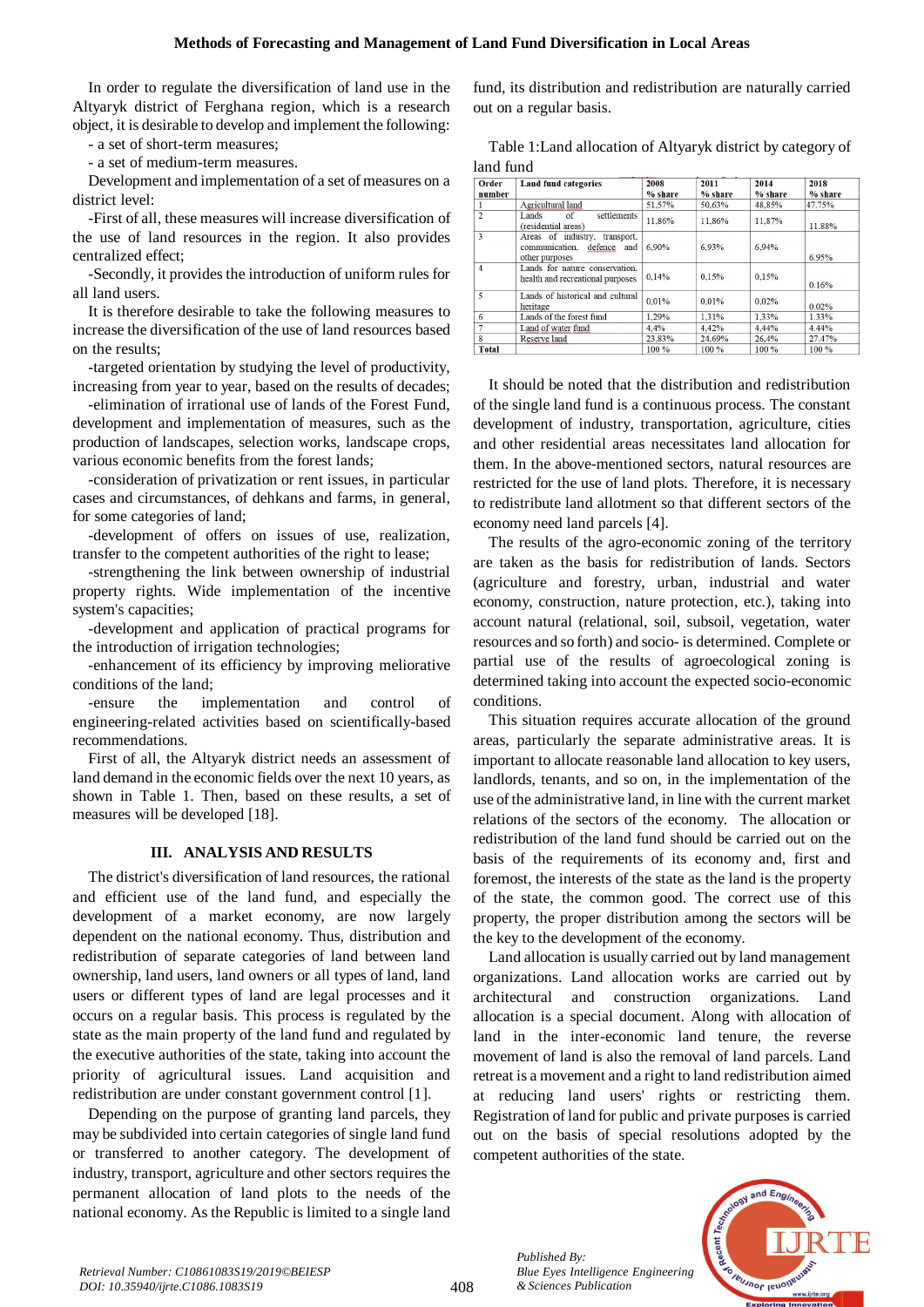This decision may also occur in the form of a joint resolution on withdrawal of land and transfer of new land to users. In addition, some land parcels may be allocated for state and public needs. This is especially true for many people. In this case, it is necessary to determine the amount of damage and lost profits of the enterprises, which were allocated in the inter-farm land, and to compensate for these damages in the prescribed manner [5].

Land-based arrangement of inter-sectoral allocation of land fund. Realization of the inter-sectoral allocation of land fund is becoming one of the most important practical measures in the conditions of the current market relations, as in today's conditions it is necessary to allocate land for various enterprises, institutions and organizations, entrepreneurs and establish their activity based on the main interests of the state is one of the most important issues.



Graph 3. Land use change Altyaryk district

Depending on these requirements, the state will try to keep land allocation and redistribution more than once. These actions of the state are foreseen for allocation of land and, on the contrary, the withdrawal of land [6]. Land allocation is one of the main technical measures to be taken by land acquisition. In the inter-governmental structure of land allocation of land includes the following works:

- preparation and receipt of the decision of bodies of the state power on allocation of land;

- separation of land from the place of worship;

- legal registration of the land plot for use or ownership.

Land allocation is a complex process in which the boundaries and forms of the land parcel are determined. This work consists of the following components:

-study the boundaries of the land parcel and determine the forms on the ground;

- fixing the boundaries of land plots;

- drawing up of plot forms of parcels;

- drawing up of drawings of various water pipes, sewerage systems, electrical and telephone cables, high voltage power lines and other structures on and under the parcel of land plots.

Land allocation is usually carried out by land management organizations. Land allocation works are carried out by architectural and construction organizations. Land allocation is a special document. Along with allocation of land in the inter-economic land tenure, the reverse movement of land is also the removal of land parcels. Land retreat is a movement and a right to land redistribution aimed at reducing land users' rights or restricting them. This decision may also occur in the form of a joint resolution on withdrawal of land and transfer of new land to users. In addition, some land parcels may be allocated for state and public needs. This is especially true for many people. In this case, it is necessary to determine the amount of damage and lost profits of the enterprises, which were allocated in the inter-farm land, and to compensate for these damages in the prescribed manner.

As it is known, the lack of opportunities to expand the amount of land fund is constantly improving the social, economic and ecological significance of the land, as the industry has been growing from year to year [9]. Indeed, it is expedient to take into account market relations, taking into account the importance of society's production, strictly adhering to new economic relations. Under these conditions, the use of land in legal and institutional ways has become complicated. Especially important is the coverage of losses, losses and loss of profits of enterprises, institutions and organizations in the distribution and redistribution of land. Determination of losses and loss of profits during inter-farm land surveys, related to land allocation and redistribution, is based on the quality of land. Thus, the role and place of land management, in particular, inter-farm land management, is one of the major measures to improve land acquisition and redistribution.

Improve land allotment based on planning and use of district districts. In the context of major reforms carried out in the country, the demand for land, water and labor resources has increased, and the requirements for the specialization and modernization of agriculture are changing.

Particular attention is given to long-term forecasts for the development and deployment of productive forces in such a long-term implementation of land acquisition. Today, the main direction of using land resources is the country's economic reforms and market relations. Therefore, long-term planning of use of land resources in the further development of the country's economy, including agriculture, should be expanded [7].

It is well known that long-term forecasting and planning of land use, in particular the use of land resources, is made on the basis of commonly accepted methods and methods, ie on the basis of district area planning or schemes of urban planning. These documents, along with all the issues, will determine the areas of prospective distribution of cross-sectional areas and the intersectoral distribution. Based on their scale, prediction is into divided:

- microeconomic and predictable content;
- forecasts on the development of economic sectors;
- networked and scheduled forecasts;

*Published By:*

*& Sciences Publication* 



409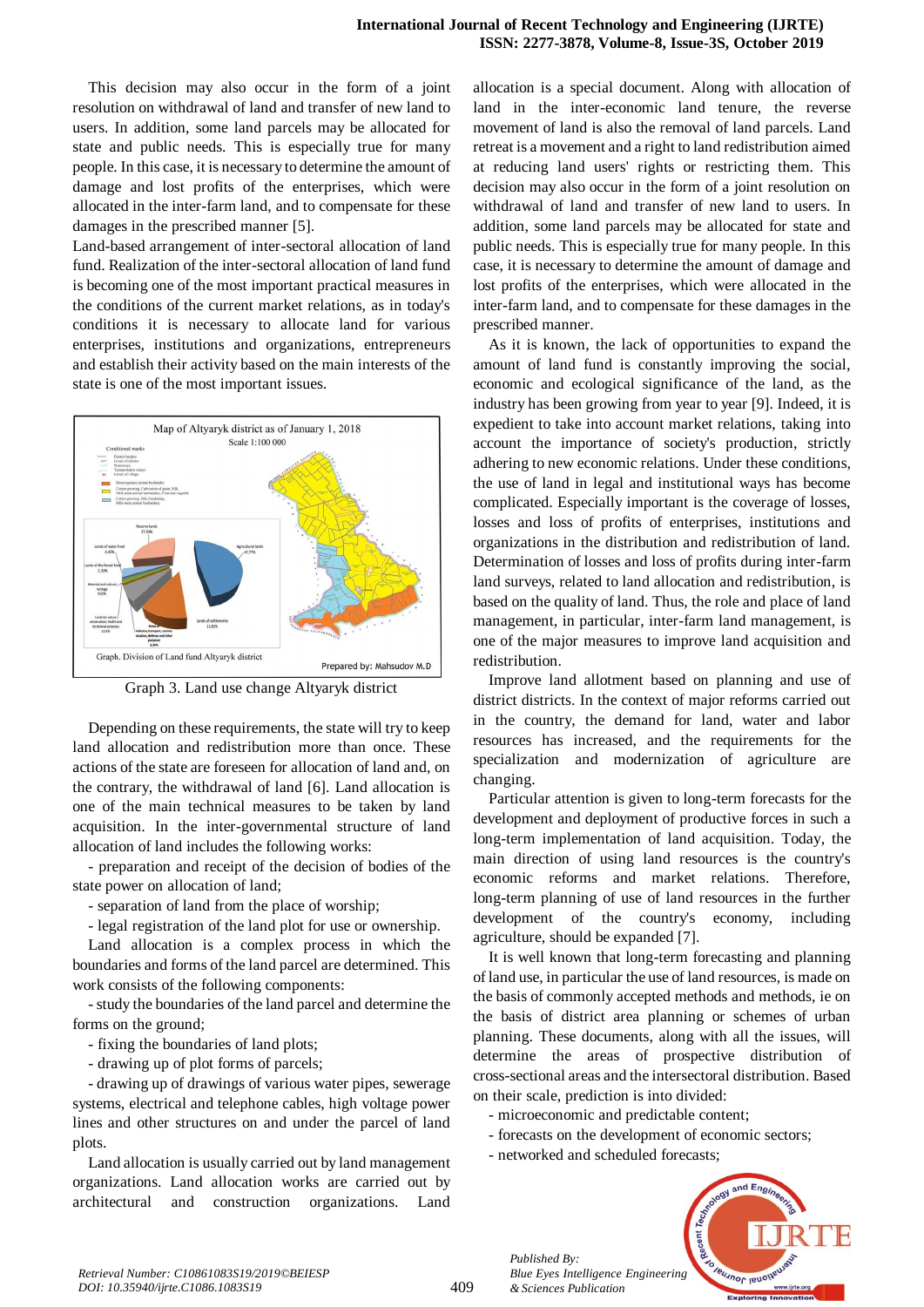- predictions of separate production units of production units of the economic system of the primary system.

## **IV. DISCUSSIONS**

Since the concept of diversification is an economic concept, it is necessary to prioritize the land use prioritizing step-by-step implementation of the privatization process to establish a high-precision mechanism for calculating the economic value of land. The feature of the land as a key tool of agriculture is its productivity. The soil's ability to provide nutrients and moisture to plants is called soil fertility. Natural productivity is created by the nature itself. It will appear and develop under the influence of climate, plants, the relief of the earth, and the rocks in the process of long-term soil formation. It is characterized by physical, chemical and biological properties of soil. But based on natural fertility, the real quality of the land can not be estimated. In the soil, there may indeed be a great deal of nutrients, but for various reasons (moisture, light, etc.), they may be in the form of absorbing or insufficiently absorbing plants [8]. Artificial productivity is the result of the combination of human labor on land plots that have natural productivity. In other words, land plots with natural fertility are a subject of work for human activity. Potential or actual productivity is the ability of the soil to meet the demand for nutrients, taking into account natural, climatic and other factors. The main task of a human being is to manage this process, prevent the soil from sinking, and allow the nutrients to absorb the plants.

The limited land area, the diversity of soils, and the ever-increasing demand for agricultural products require the use of qualitative and unpopular land. This, in turn, is achieved by increasing the amount of capital investment and thus achieving a certain potential productivity. In this regard, the economic productivity of the soil will arise. Economic productivity is understood as a true expression of soil fertility and is characterized by the level of productivity of cultivated agriculture. The economic productivity of the soil is dependent on the amount of capital expenditures, the level of development of production forces and production associations, the processing of products, sales, etc. Economic productivity is subdivided into absolute and relative productivity [20].



Figure 1. Suggestions



Figure 2. Periodicity signs

Absolute is expressed by the quantity of products grown under certain conditions and is characterized by the productivity indicator of a given area of land. The relative differential is characterized by the productivity of land plots and is characterized by the amount of products that are paid for certain expenses. In order to determine the extent of these fertility, there is a need to undertake land surveys, such as land degradation and land degradation.

### **V. CONCLUSION**

Administrative datasets, such as "district general scheme," are a long-term forecasting document that allows predicting and distributing district districts 15-20 years ago. In addition to long-term forecasting of land use, planning is also crucial. That is why all the planning works are compiled and approved on the basis of the documentation, the use of land, the improvement of its cross-sectoral distribution, and the identification of land resources requirements for the sectors of the economy [13].

It is important to note, however, that proper allocation and redistribution of land allocation in the system of these measures is important because it has a distinctive feature in land use management and defines public policy for long-term use of land resources. In this context, the planning and planning documentation developed and implemented in the district will enable the region to carry out long-term distribution of natural-economic zoning of the region and regional zoning based on natural, socio-economic and ecological conditions of the region will give.

In view of this, we note that the main areas of perspective use of districts for research:

-improving land use and distribution in economic sectors; - improvement of irrigation systems and irrigation systems;

- improving the quality and reclamation of land and their protection;

- rational organization of settlements and construction;

- introduction of market principles in land-water relations.

The growing demand for the district's economy, its productive forces, and its territorial development require objectively the development of sustainable distribution and use of land resources in the economic sectors. This allocation is not feasible due to land degradation, especially in the city. Expansion of populations is often provided by allocation of agricultural lands.



*Published By:*

*& Sciences Publication* 

*Blue Eyes Intelligence Engineering*